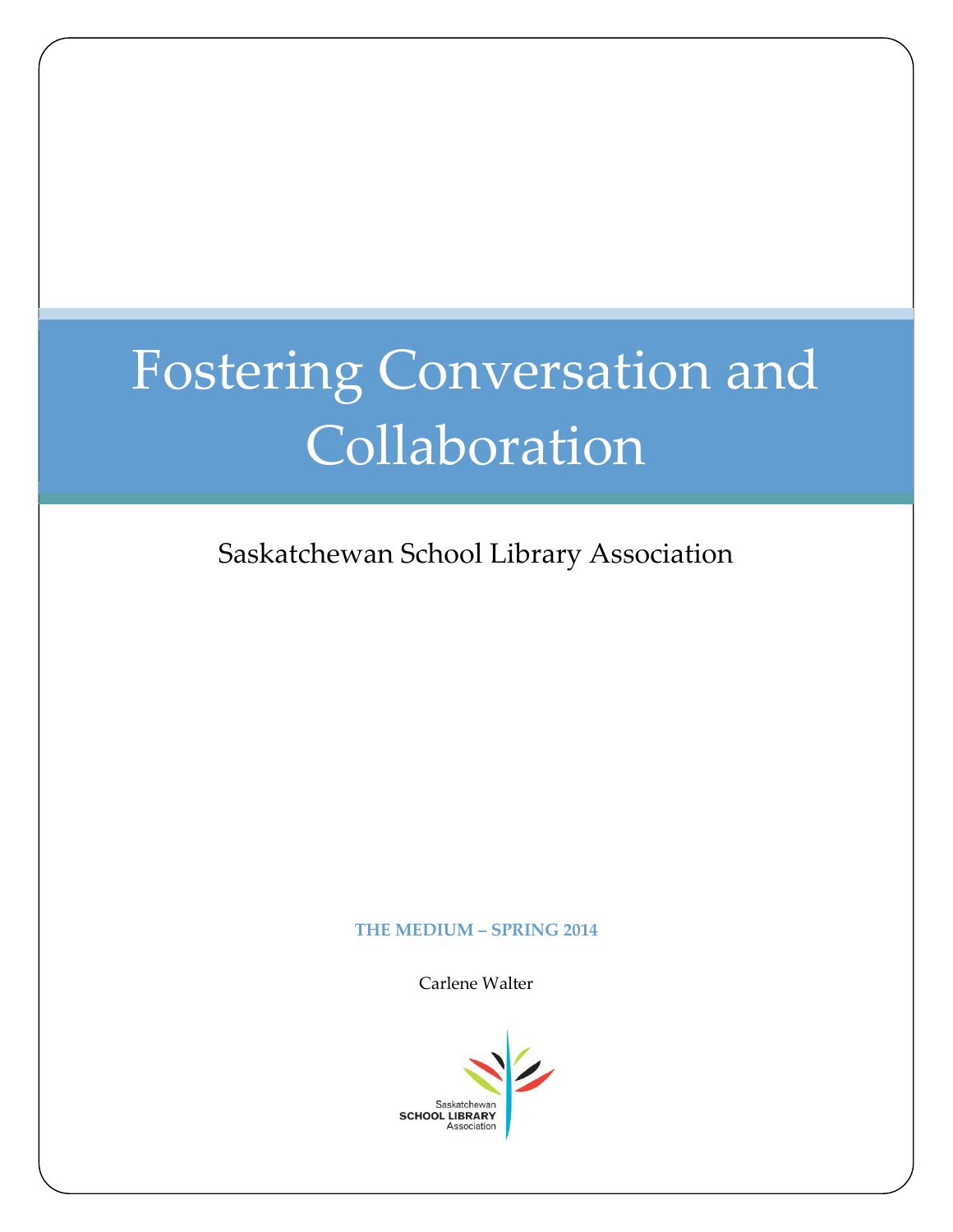# **Fostering Conversation and Collaboration**

# Saskatchewan School Library Association

The following are the outline notes and the link for a presentation I did for Prairie Valley School Division.

# *[Webinar](http://connect.edonline.sk.ca/p48f7alc4yi/)*

# **ABSTRACT**

#### *Fostering Conversation and Collaboration with Technology*

*Description of Session:* Participants will explore technologies to communicate and work collaboratively to support individual learning and to contribute to the learning of others. We will investigate ways technology can effectively be used to communicate compellingly with multiple audiences, deepen understandings, and publish learnings.

# **OUTLINE I. How can Collaboration and Connections Enhance Teaching and Learning?**

Students use digital media and environments to communicate and work collaboratively, including at a distance, to support individual learning and contribute to the learning of others.

a. Interact, collaborate, and publish with peers, experts, or others employing a variety of digital environments and media

b. Communicate information and ideas effectively to multiple audiences using a variety of media and formats

c. Develop cultural understanding and global awareness by engaging with learners of other cultures

d. Contribute to project teams to produce original works or solve problems

*ISTE; Literacy Is Not Enough*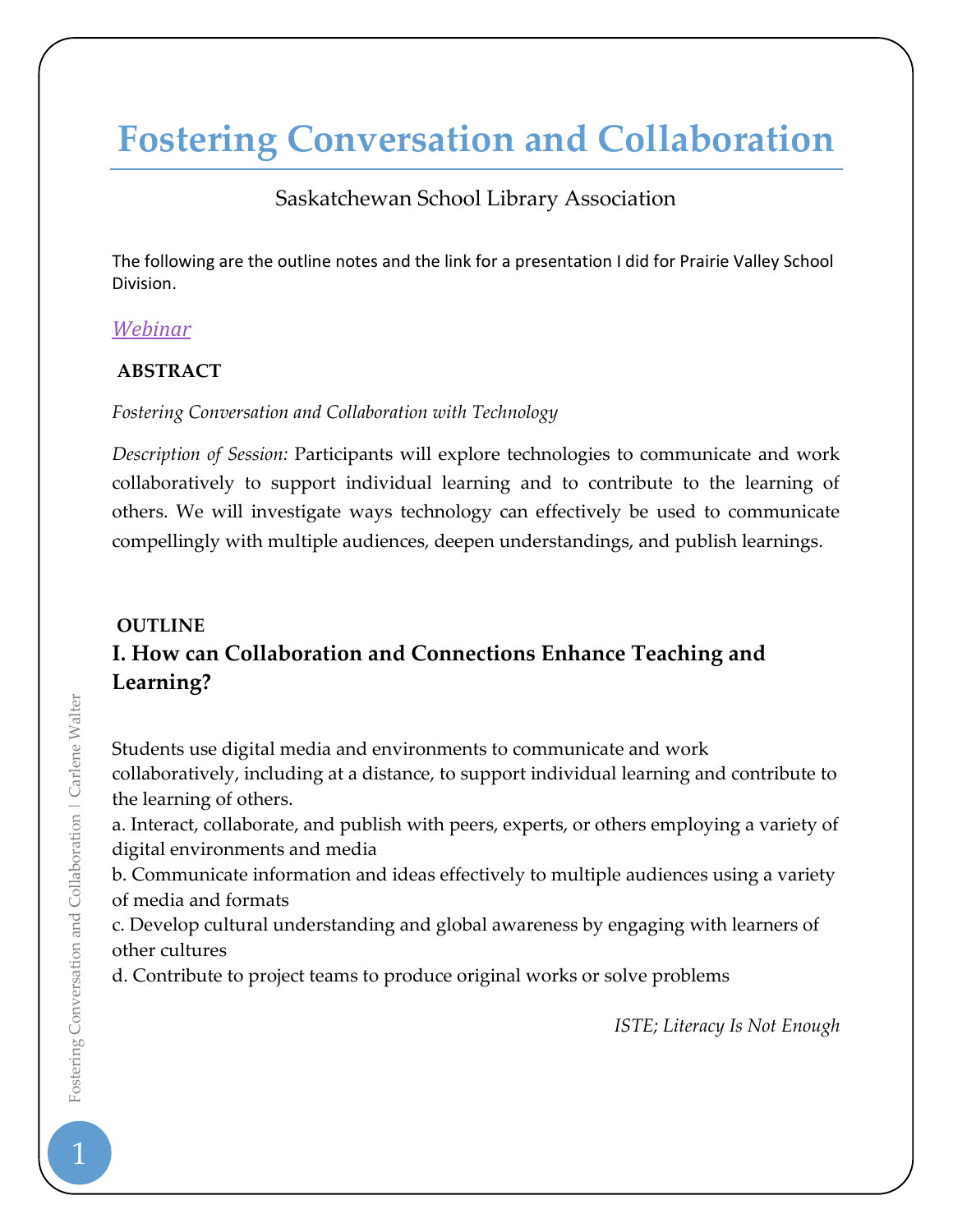Learners move beyond communication to become active online learners. They see knowledge construction as a **c**ollaborative activity, taking responsibility not only for their own learning but also taking an active role in the learning of others, solving problems, and the creation of original products. A participatory culture is created as they learn with and from the people met in collaborative environments and how to mine social networks for information.

Students and teachers form connected learning communities

a. Learning Ecosystems

b. Designing your Connected Community

c. Transforming Leadership - Empowering Students as Leaders (Creativity, Stewardship, Advocacy, Call To Action)

*Connected Educator*

# **II. Global Collaboration to Redefine and Impact Learning**

# **1. INFORMATION LITERACY - RESEARCH EFFECTIVELY**

Teachers and students curate, comment on, and share resources efficiently and effectively

| <b>Content Curation (Social Bookmarking)</b> | Diigo, Edshelf, EduClipper, LessonPaths                   |
|----------------------------------------------|-----------------------------------------------------------|
| <b>News Aggregators</b>                      | Feedly, Storify                                           |
| File Sharing (Text and Photo)                | Dropbox, Google Drive, StudyBlue,<br>Learnist, FetchNotes |

# 2. **COLLABORATION FLUENCY - COLLABORATIVE WORK**

Collaboration Fluency is team-working proficiency at its highest level. It is the ability to work cooperatively with virtual and real partners in both digital and non-digital environments to solve problems and create original products.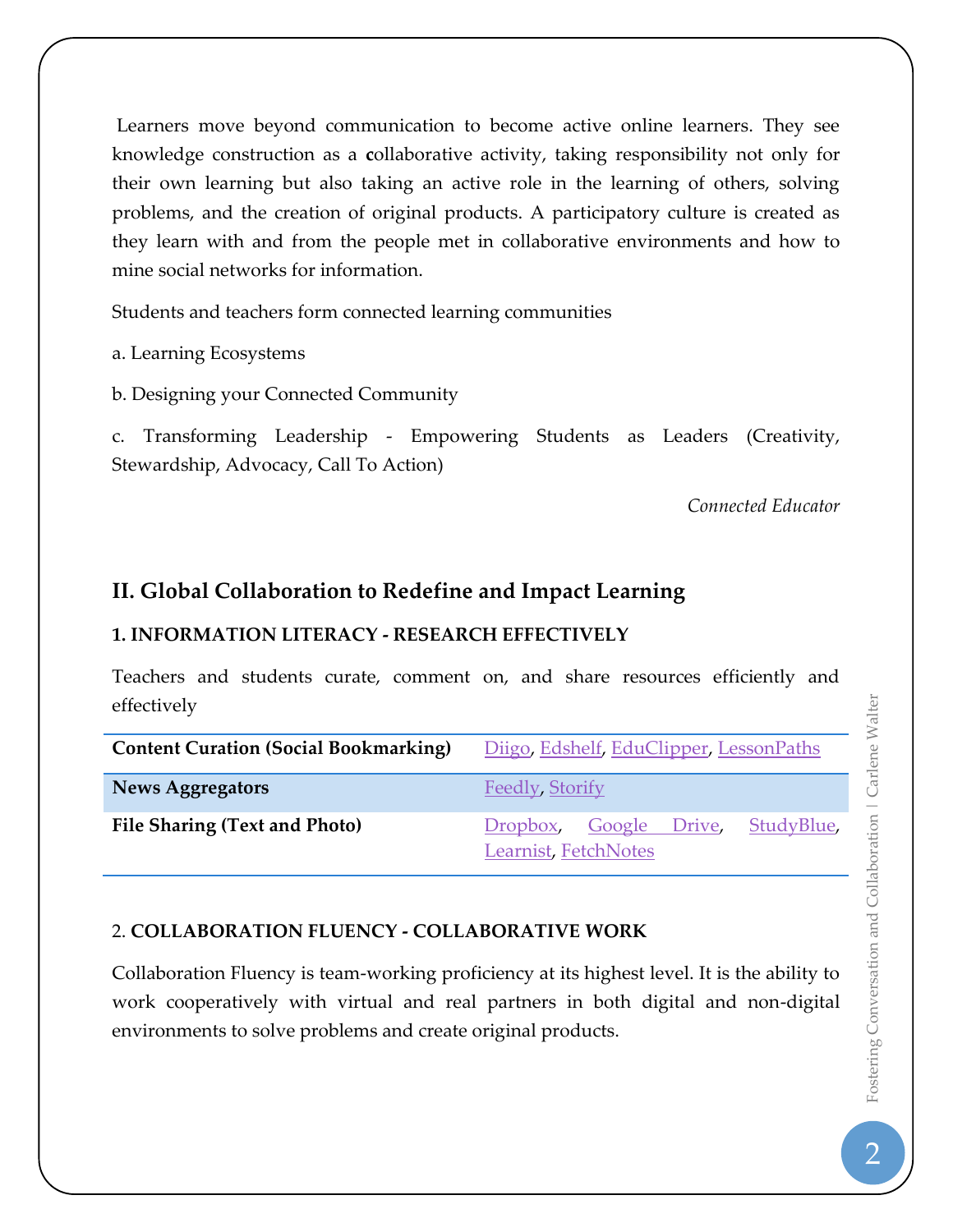| <b>Collaborative Walls and Note Pads</b> | Padlet, Primary Wall, Titan Pad |
|------------------------------------------|---------------------------------|
|                                          |                                 |

**Collaborative Documents/Annotate** [Google Docs,](https://docs.google.com/) [Kaizena,](https://kaizena.com/) [Subtext,](https://itunes.apple.com/us/app/subtext/id457556753?mt=8) [Slick Write](https://www.slickwrite.com/)

#### **3. DIGITAL FLUENCY - COMMUNICATION AND MESSAGING**

Teachers and students communicate with each other, other classrooms, community members, and experts. They exhibit work flow management.

| Microblogging/Social Networking | <b>Twitter, Twiducate, Tagboard</b>         |
|---------------------------------|---------------------------------------------|
| Conferencing, Screensharing     | <b>Google Hangouts, Skype, Educreations</b> |
| & Whiteboarding                 |                                             |
| Backchanneling                  | <b>Today's Meet</b>                         |
| <b>Group Text Messaging</b>     | Remind 101, Voxer                           |

#### **4. MEDIA FLUENCY**

Teachers and students analyze, design & collaboratively create online visual & audio content

| Visual Creation - Graphic Organizers, Video<br><b>Editing, Drawings</b> | <b>Skitch, Mural.ly, Popplet</b> |
|-------------------------------------------------------------------------|----------------------------------|
| <b>Audio Creation</b>                                                   | Audioboo, SoundCloud             |
| - Podcasting, Voiceovers, Audio Creation                                |                                  |

# **5. SOLUTION FLUENCY**

Teachers and students collect and analyze data from a wide variety of sources to assist in the organization and forward planning of projects.

| <b>Project Management - ePortfolios</b>                                        | <b>Evernote</b> ; Three Ring |
|--------------------------------------------------------------------------------|------------------------------|
| Data Collection: Form, Polls, and Surveys Google Forms; Every Slide; Socrative |                              |